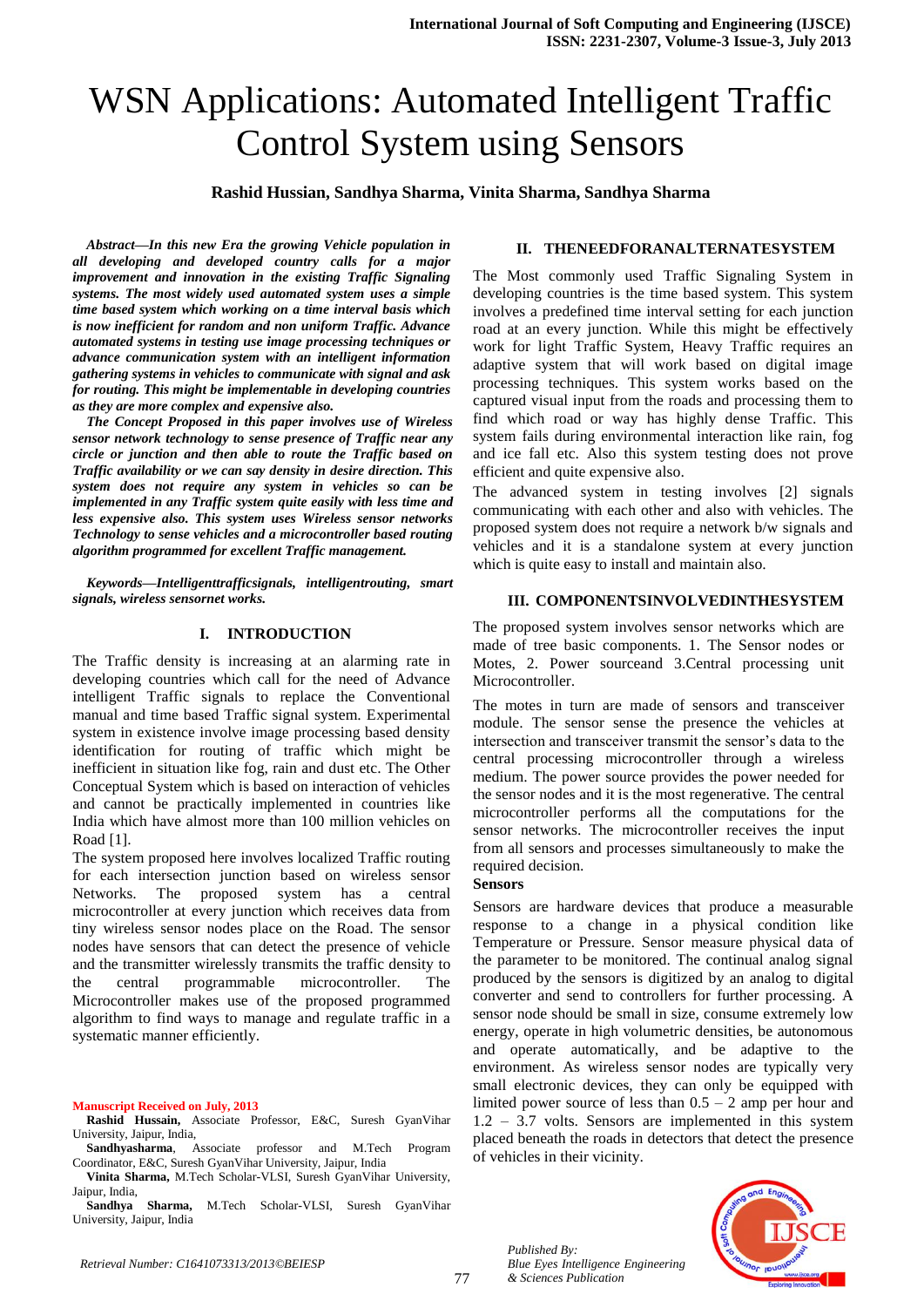The sensor is set in four levels on each road signifying four levels of Traffic and signifies higher priority for the road to the controller. The sensors required detection can be either ultrasonic or Infrared Laser based sensors for better higher efficiency.[1]

## **Motes**

A mote, also known as a sensor node is a node in a wireless sensor network that is capable of performing some processing like transmitting and receiving that signal, gathering sensory information and communicating with other connected nodes in the network. The main components of a sensor node are a microcontroller, transmitter, receiver, external memory, power source and one or more sensors.[1]



**Fig.1BlockDiagram ofaMote**

# **Needfor Motes**

The first and primary responsibility of a Mote is to collect information through a predefine protocol from the various distributed sensors in any junction and to transmit the collected data or information to the central microcontroller for processing. Any type of sensor can be use with these Motes based on the requirement of the Traffic Control system. It is a complete new innovative technology for distributed sensing and its opens up a fascinating new way to look at sensors network.

# **Advantages of Motes**

- Thecoreofamoteisasmall in size,low price andlow-power controller.
- The controller monitors one or more sensors. It is easy to interface all sorts of sensors, including sensors for temperature, light, sound, position, acceleration, vibration, stress, weight, pressure, humidity, etc. with the mote.
- The controller connects to the central controller with a radio link. The most common radio links allow a mote to transmit at a distance of about 3to61 meters. Power consumption, size and cost are the barriers to longer distances. Since a fundamental concept with motes is tiny size and associated tiny cost, small and low-power radios are normal.
- As motes shrink in size and power consumption, it is possible to imagine solar power or even something exotic like vibration power to keep them running. It is hard to imagine some thin gas small and innocuous as a mote sparking a revolution, but that's exactly what they have done.
- Motes are also easy to program, either by using serial or Ethernet cable to connect to the programming board or by using Over the Air Programming (OTAP).



**Fig.2 Block Diagram of the Proposed System**

# **Transceivers**

Sensor nodes often make use of Ism band, which gives free radio, spectrum allocation and global availability. The possible choices of wireless transmission media are radio frequency (RF), optical communication and Infrared. Lasers require less energy, but need line of sight for communication and are sensitive to atmospheric conditions. Infrared, like lasers, needs no antenna but it is limited in its broadcasting capacity. Radio frequency based communication is the most relevant that fits most of the Wireless Sensor Network applications. Wireless Sensor network tend to use license free communication frequencies like 173 MHz, 433 MHz, 868 MHz and 916 MHz and 2.4 GHz. The functionality of both transmitter and receiver and combined into a single device known as a transceiver.

To bring about uniqueness in transmitting and receiving to any particular device various protocols or algorithms are programmed. The Motes are often provided with powerful transmitter and receiver collectively known as Transceivers for better long range operation and also to achieve better quality of transmissions or reception in any environment conditions.

# **Power Source**

The sensor node consumes power for sensing, communicating and data processing. More energy is required for data communication than any other process. Power is stored either in batteries or capacitors batteries and may be either rechargeable or non rechargeable, are the main source of power supply for sensor nodes. Current sensors are able to renew their energy from solar sources, temperature differences, or vibration. Two power saving policies used are Dynamic power management (DPM) and Dynamic Voltage Scaling (DVS). DPM conserves power by shutting down parts of the sensor node which are not currently used or active. A DVS scheme varies the power levels within the sensor node depending on the non deterministic workload. By varying the voltage along with the frequency, it is possible to obtain quadratic reduction in power consumption.

# **Tmote Sky**

*Published By:*

*& Sciences Publication* 

*Blue Eyes Intelligence Engineering* 

Tmote sky is an ultra low power wireless module for use in sensor networks, monitoring applications, and rapid application prototyping. Tmote sky leverages industry standards like USB and IEEE802.15.4 to inter operate seamlessly with other devices. By using Industry standards, integrating humidity, temperature, and light sensors, and providing flexible interconnection with other peripherals,

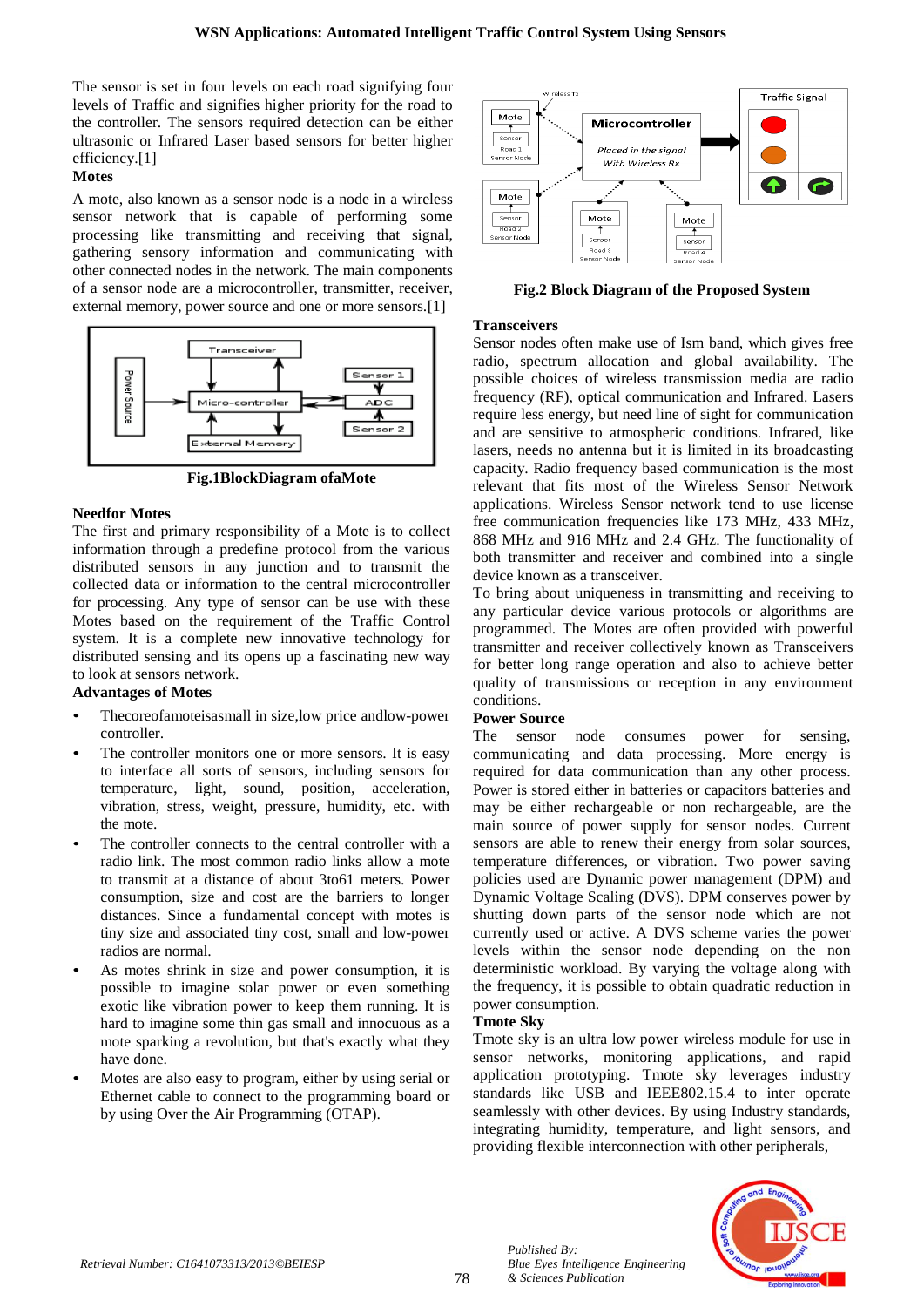Tmote sky enables a wide range of mesh network application like ring topology, star topology, bus topology etc. The Tmote is one of the most commonly used motes in wireless sensor technology. Any type of sensor can be used in combination with this type of Mote.

Tmote sky features the Chipcon CC2420 radio for wireless communications. The CC2420 is an IEEE 802.15.4 complaint radio providing the PHY and some Mac [3] function with sensitivity exceeding the IEEE 802.15.4 specification and low power operation, the CC2420 provides reliable wireless communication. The CC2420 is highly configurable for many applications with the default radio settings providing IEEE.

802.15.4 Compliance ZigBee specification can be implemented using the built in transmitter in Tmote Sky.



#### **Fig.3TmoteSky**

### **Tmote Key Features**

- 250 Kbps 2.4 GHz IEEE 802.15.4 chipcon wireless transceiver.
- Interoperability with other IEEE 802.15.4 devices.
- 8 MHz Texas instruments MSP430 microcontroller (10 K ram, 48 K ram flash memory).
- **❖** Integrated ADC, DAC, Supply voltage supervisor, and DMA controller.
- Integrated on board antenna with 50m range indoors 125 m range outdoors.
- \* Integrated Humidity, Temperature, and Light sensors.
- ❖ Ultra low current consumption.
- $\cdot \cdot$  Fast wakeup from sleep (<6 μs).
- \* Hardware link layer encryption and authentication.
- $\bullet$  Programming and data collection via USB.
- 16 pin expansion support and option SMA antenna Connector.
- **❖** Tiny OS support mesh networking and communication implementation.
- $\div$  Complies with FCC part 15 and industry Canada regulations.
- Environmentally friendly complies with RoHS regulations.[3]

### **ZigBee Wireless Technology**

ZigBee is a specification for a suite of high level communication protocols using small, Low power digital radio based on an IEEE 802.15.4 standard for personal area networks[4].ZigBee devices are often used in mesh Network from to transmit data over longer distances, passing data through intermediate devices to reach more distant ones. This allows ZigBee networks to be formed adhoc, with no centralized control or high power transmitter / receiver able to reach all of the devices. Any ZigBee device can be tasked with running the network. ZigBee is targeted at applications that require a low data rate, long battery life, and secure networking. ZigBee has a defined rate of 250 Kbps, best suited for periodic or intermitted data or a single signal transmission from a sensor or input device. Application include wireless light switches, electrical meters with in Home displays, Traffic management systems and other consumer and industrial equipment that require short range wireless transfer of data at relatively low rates. The technology defined by the ZigBee specification is intended to be simpler and less expensive than other WPAN's, such as Bluetooth.

## **Types of ZigBee Devices**

ZigBee device are of three types.

- **1. ZigBee coordination (ZC):**The Most capable device, the coordinator forms the root of the network tree and might bridge to other networks. There is exactly one ZigBee coordinator in each network since it is the device that started the network originally. It stores information about the network, including acting as the trust center & repository for security keys. The ZigBee coordinator the central controller is in this system.
- **2. ZigBee Router (ZR):** In addition to running an application function, a device can act as an intermediate router, passing on data from other devices.
- **3. ZigBee End Device (ZED):** It contains just enough functionality to talk to the parent node. It cannot relay data from other devices. This relationship allows the node to be asleep a significant amount of the time thereby giving long battery life.[4] A ZED requires the least amount of memory, and therefore can be less expensive to manufacture than a ZR or ZC.

### **ZigBee Protocols**

The Protocols build on recent algorithmic research to automatically construct a low speed ad-hoc network of nodes. In most large network instances, the network will be a cluster of clusters. It can also form a mesh or a single cluster. The current ZigBee protocols support beacon and non-beacon networks. In non-beacon enabled networks, an un-slotted CSMA/CA channel access mechanism is used. In this type of network, ZigBee routers typically have their receiver continuously active, networks in which some devices receive continuously, while other only transmit when an external stimulus is detected. In beacon enable networks, the special network nodes called ZigBee routers transmit periodic beacons to confirm their presence to other network nodes. Researchers have developed many new protocols specifically designed for WSNs, where energy awareness is an essential consideration; focus has been given to the routing protocols, since they might differ from traditional networks (depending on the application and network architecture).[6] Nodes may sleep between beacons, thus lowering their duty cycle and extending their battery life. Beacon intervals depend on data rate; they may range from 15.36 ms to 251.6582s at 250 Kbps.



*Published By:*

*& Sciences Publication* 

*Blue Eyes Intelligence Engineering*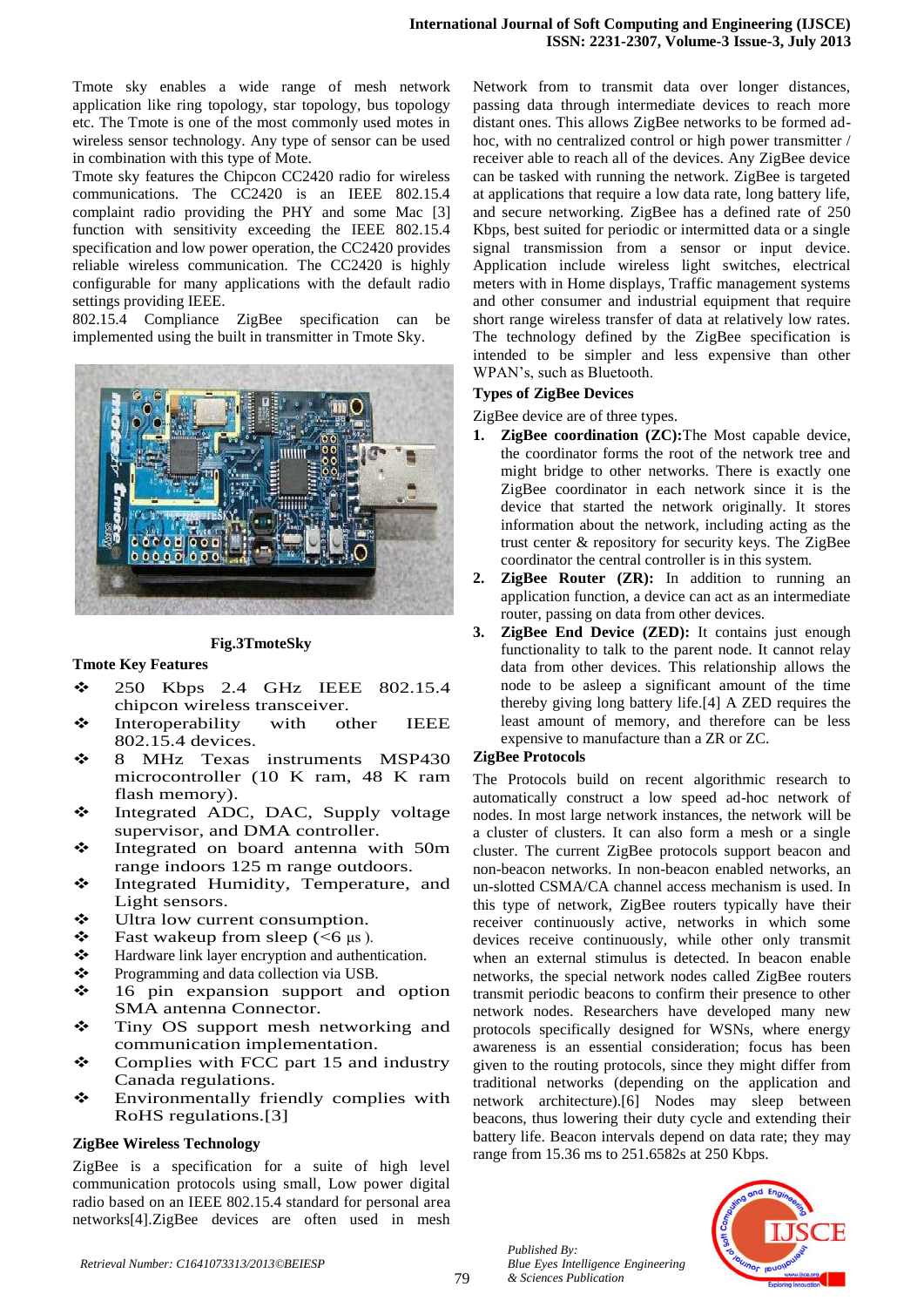In general, the ZigBee protocols minimizes the time the radio is on, so as to reduce power use. In beaconing networks, nodes only need to be active while a beacon is being transmitted. In non beacon enabled networks, power consumption is decidedly asymmetrical. Some devices are always active, while others spend most of their time sleeping.

## **IV. PROPOSEDALGORITHM**

## **1 . Basic Algorithm**

Consider a left side driving system (Followed by UK, Australia,Malaysia, India and 72 other Country). This system can be modified for right side driving system (USA, Canada, Russia etc.) quite easily. Also consider a junction of four roads numbered as node 1, 2, 3 and 4 respectively. Traffic from each node to three other nodes with varied densities. Consider road 1 now given green signal in all direction. The proposed traffic light control system works for both single and multiple intersections.In this section, we present the details of the control algorithm for single intersection case, while the extended version for the multiple intersection case.[9]



**Fig.4IntersectionunderConsideration**

- 1) Freeleftturnforallroads(freerightforrightsidedriving system).
- 2) Checkdensitiesatallothernodesandretrievedatafrom stripsensors.
- 3) Compare the data andcompute the highestdensity.
- 4) Allowthe node with highest density for 60sec.
- 5) Allowednodewaitsfor1timeslotforitsturnagainand the process is repeatedfromstep 3.

# **2***.* **AdvancedAlgorithm**

Assume road three is currently given green to all directions. All left turns are always free. No signals/sensors for left lane. Each road is given a time slot of maximum 60 seconds at a time. This time can be varied depending on the situation of implementation. Consider 4 levels of sensor Ax, Bx, Cx and Dx with Ax having highest priority and X representing roads 1 to 4. Also consider 3 lanes of Traffic which is Left (L), Middle (M) and right (R) corresponding to the direction of traffic. Since left turn is free, left lanes do not require sensors. So sensors form 4X2 arrays with 4 levels of traffic and 2 lanes and are named Max, RAx, RBx and so on and totally 32 sensors are employed. The following flow represents the sequence of operation done by the signal.

- 1. Each sensor transmits the status periodically to the controller.
- 2. Controller receives the signals and priorities are compared.
- The sensors Ax from each road having highest priority are compared.
- 4. If a single road has traffic till Ax, it is given green signal in the next time slot.
- 5. If multiple roads have Traffic till Ax, the road waiting for the longest duration is given the green.
- 6. Once a road is given green, its waiting time is reset and its sensor status is neglected for that time slot.
- 7. If traffic in middle lane, green is given for straight direction, based on Traffic, either right side neighbor is given green for right direction, of opposite road is give green for straight direction.
- If Traffic in right lane, green is given for right and based on traffic, left side neighbor is given for straight or opposite is given green right.
- 9. Similar smart decisions are incorporated in the signal based on traffic density and directional traffic can be controlled.In this section, the traffic light control algorithms presented earlier for single inter section are extended to work on multiple intersections to coordinate their operations and to smooth the traffic flow.[9]

# **Implementation and Restrictions**

This system can be implemented by just placing or install the sensor nodes into the road or on lane divider and interfacing the central microcontroller to the existing signal lights and connecting the sensor nodes to the controller via the proposed wireless protocol.The sensing and communication range for a vehicle are different. Generally, the sensing range is smaller than the communication range, and it is generally non-isotropic. By exchanging sensed data, via the wireless network, the area of coverage of each vehicle will be enlarged. The area of coverage is a measurement of the quality of service of a sensor network. [7] The only restriction for implementing the system is taking the pedestrians into consideration. This has to be visualized for junctions with heavy traffic such as highway intersections and amount of pedestrians is very less. Also major intersections have underground or overhead foot paths to avoid interaction of pedestrians with heavy traffic.

## **V. THEPROPOSEDSYSTEM**

This Paper presents the model of Intelligent Traffic Routing using a Wireless Sensor Networks. The first and primary elements of this system are the wireless sensor nodes or motes consisting of sensors and transmitter. The sensors interact with the physical environment means vehicles presence or absence while the transmitter sends the sensors data to the central microcontroller. This system involves the 4\*2 array of sensor nodes in each way. This signifies 4 levels of Traffic and 2 lanes in each way. The sensors are ultrasonic or an Infrared based optical sensor which transmits status based on presence of vehicle near it. The sensor nodes transmit at specified time intervals via ZigBee protocol to the central microcontroller placed at every intersection. The Microcontroller receives the signal and computes which road and which lane has to be given green signal based on the density of Traffic. The controller makes use of the discussed and planned algorithm to perform the Intelligent Traffic routing.



*Published By:*

*& Sciences Publication* 

*Blue Eyes Intelligence Engineering*